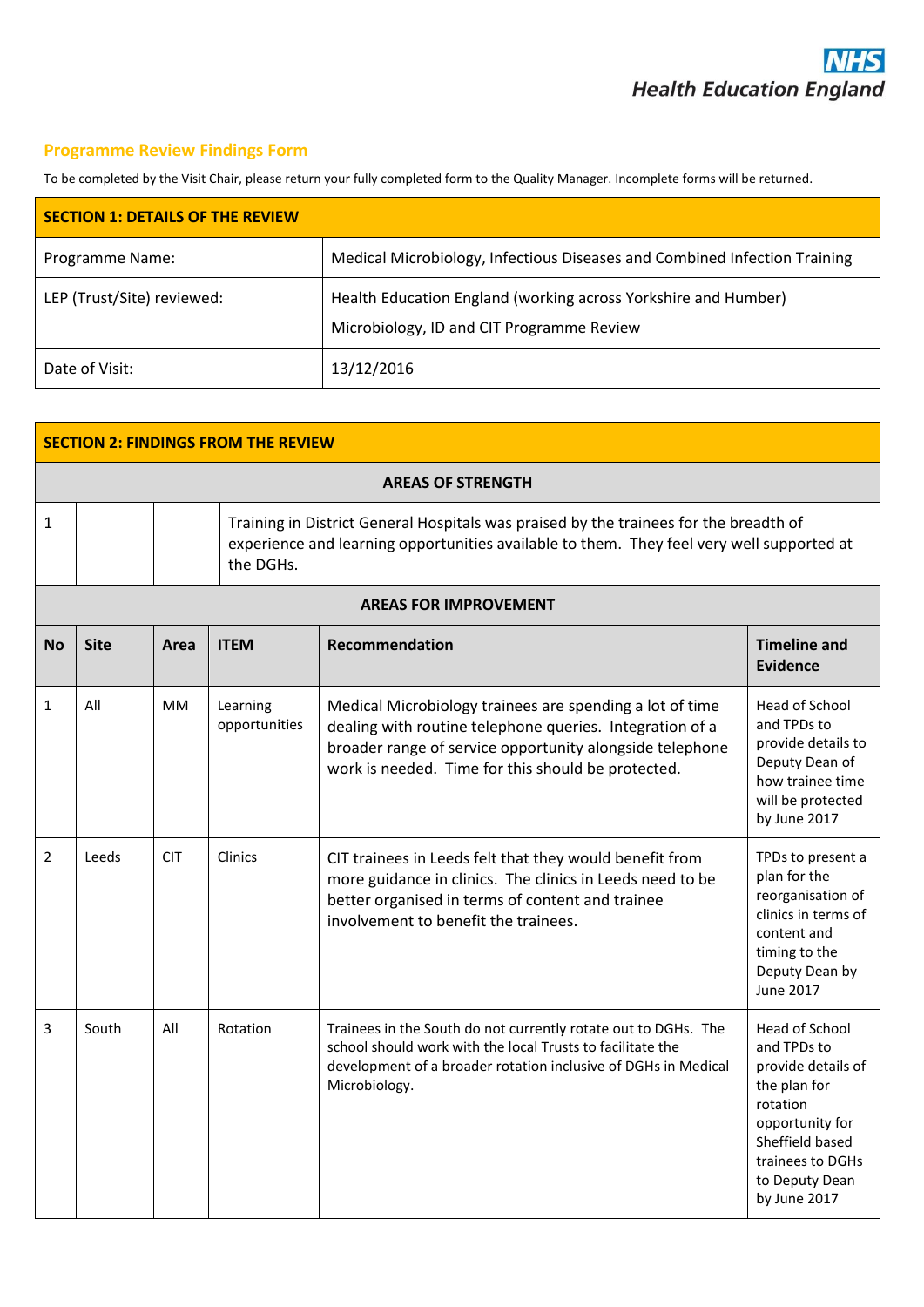| 4 | East and<br>West |            | Rotation                 | Introduce East and West rotations to enhance the learning<br>experience of trainees in York and Hull.                                                                        | Head of School<br>and TPDs to<br>provide details of<br>the plan for<br>rotation<br>opportunity<br>between East and<br>West trainees to<br>Deputy Dean by<br>June 2017 |
|---|------------------|------------|--------------------------|------------------------------------------------------------------------------------------------------------------------------------------------------------------------------|-----------------------------------------------------------------------------------------------------------------------------------------------------------------------|
| 5 | Hull             | <b>MM</b>  | Supervision/<br>Training | There are currently no trainers in Hull. This must be rectified as<br>a matter of urgency. Approval of posts is at risk if the Trust<br>cannot identify a suitable solution. | The Trust must<br>present a plan of<br>action to the<br>Deputy Dean as a<br>matter of<br>urgency.                                                                     |
| 6 | All              | <b>CIT</b> | Leadership               | Consideration should be given to the identification of a<br>TPD for Combined Infection Training.                                                                             | Head of School to<br>propose new<br>model for TPD<br>structure by June<br>2017.                                                                                       |

#### **SUMMARY**

There was excellent attendance from trainers and trainees with good representation of all the specialties involved in the review. It is apparent that training experience varies across the three areas in the region (Hull, Leeds and Sheffield) and is tailored to meet the needs of the trainee. Some trainees found this to be a positive approach to training, however there were some that felt that they were not receiving enough training and experience in some areas to fully prepare them for exams. Specifically, the CIT trainees in Leeds reported that they would like to receive Virology training. The Sheffield CIT trainees were complementary about the programme and feel that their needs as learners are met and they feel adequately prepared for the exams. For MM, ID and CIT across the region, focus needs to be given to the curriculum and to the delivery of relevant content to enable trainees to meet the requirements of the programme.

Medical Microbiology trainees are spending a lot of time dealing with telephone queries; the department facilitates telephone calls from other departments with queries regarding antibiotics. This issue was picked up at the visit to Leeds Teaching Hospitals Trust on  $17<sup>th</sup>$  and  $18<sup>th</sup>$  March 2015 so is an ongoing issue. The trainees require a broad range of service opportunity as well as time to complete the ePortfolio and admin related tasks, this time should be protected. The trainees reported that periods of protected time would be especially useful for exam preparation. The trainees feel that it would be of benefit to them to be delegated consultant jobs as part of their service tasks to give them greater and more relevant experience. The Leeds ID & MM trainees reported that they are experiencing difficulties in getting to clinics and to the laboratory due to workload and they feel that they are imposing on consultants by asking them to cover while they attend clinics and the laboratory. There was some suggestion of a disconnect between consultants and trainees in that the consultants were perceived to not fully appreciate the challenges of the trainee role until they cover for trainees. **Recommendation 1** - **Trainees are spending a lot of time dealing with routine telephone queries. Integration of a broader range of service opportunity alongside telephone work is needed. Time for this should be protected.**

CIT trainees in Leeds felt that they would benefit from more guidance in clinics, they feel that they have more of an observational role and would like to have more input when seeing patients. The Sheffield CIT trainees reported having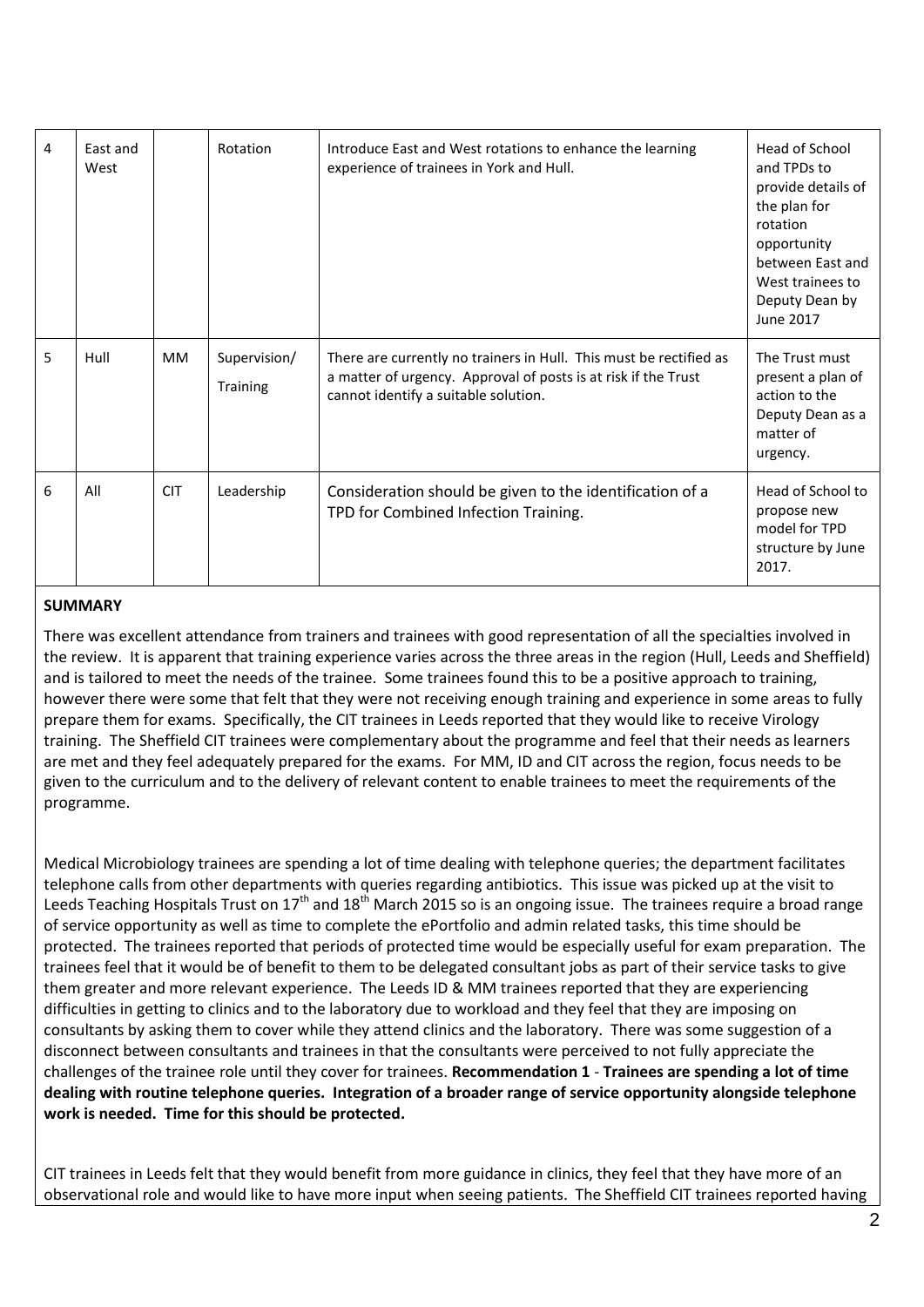a more hands on experience of clinics and find them useful to their learning. A clinic rota is organised by the registrars in Sheffield and trainees can declare which they would like to attend and which ones they have done to ensure a broad variety of experience. The clinics in Leeds need to be better organised in order to be of greater benefit and relevance to the trainees, the trainees should be taking a more active role in clinics. **Recommendation 2 - The clinics in Leeds need to be better organised in terms of content and trainee involvement to benefit the trainees.** 

All of the trainees except those in Sheffield rotate out to District General Hospitals. Those that do rotate have found the experience to be extremely positive as the trainees are classed as supernumerary and they have access to opportunities and experience without as much service pressure. Access to the laboratory and to consultants is reportedly very good at DGHs and the trainees reported that they benefit greatly from the ability to discuss cases with a consultant. Trainees based in Sheffield do not currently rotate out to DGHs, they move between the Royal Hallamshire hospital and the Northern General hospital. It was felt that rotation to DGHs within Medical Microbiology would be beneficial to the Sheffield trainees to enable them to broaden their training experience. **Recommendation 3 - Trainees in the South do not currently rotate out to DGHs. The school should work with the local Trusts to facilitate the development of a broader rotation inclusive of DGHs in Medical Microbiology.**

Currently rotation does not occur between East and West Yorkshire. The amalgamation of the East and West rotations would enhance the learning experience of trainees in York and Hull who are not currently receiving the full diversity of experience required by the curriculum. The trainers reported that they had raised the possibility of this in the past but that the trainees at the time were not in favour, however if the details of the rotations are set out clearly as trainees enter the programme there could be scope for introducing this. **Recommendation 4 – Introduce East and West rotations to enhance the learning experience of trainees in York and Hull.**

Medical Microbiology trainees reported that they do not get any training in Hull. There are currently no Medical Microbiology trainers in Hull. This is an ongoing issue, the service is maintained but there is not much commitment for developing trainers. The Trust need to consider how they will attract trainers to this area. This is not currently an appropriate training environment. **Recommendation 5 - There are currently no trainers in Hull. This must be rectified as a matter of urgency. Approval of the posts is at risk if a suitable solution is not found.** 

Some form of representation is required for CIT; the establishment of a TPD for CIT may be beneficial to trainees in offering structure and support. **Recommendation 6 - Consideration should be given to the identification of a TPD for Combined Infection Training.** 

It was reported that there have been issues with the college ePortfolio and a lack of support and guidance from the college regarding this. HEE YH acknowledge that there have been issues.

### **SECTION 3: OUTCOME (PLEASE DETAIL WHAT ACTION IS REQUESTED FOLLOWING THE REVIEW)**

No further action required – no issues identified

Monitoring by School Yes

Speciality to be included in next round of annual reviews

Level 2: Triggered Visit by LETB with externality

Level 3: Triggered Visit by LETB including regulator involvements

### **Section 4: Decision (To be completed by the Quality Team)**